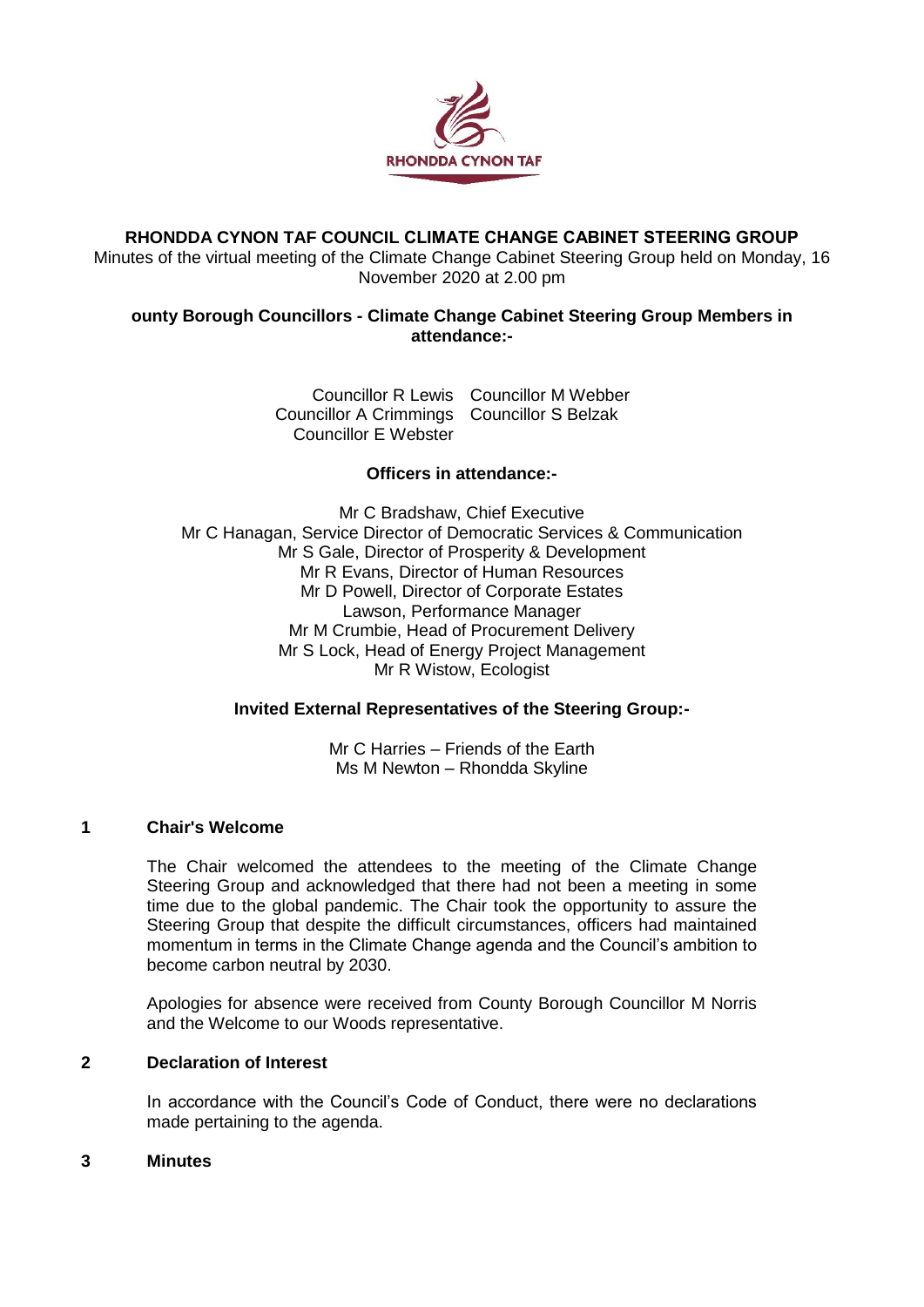It was **RESOLVED** to approve the minutes of the meeting held on 28<sup>th</sup> January 2020 as an accurate reflection.

#### **4 Nature's Assets**

The Council's Ecologist provided the Climate Change Cabinet Steering Group with a report, which provided information on issues relating to Nature's Assets and the climate and biodiversity emergencies.

The Chair thanked the officer for the information and was interested to note the opportunities to maximise carbon storage through the natural assets, commenting that RCT was fortunate enough to have a plethora of biodiversity on its doorstep.

The Deputy Leader spoke of a local Community Group, which planted 5000 bulbs locally in the previous year. The Cabinet Member explained that, as part of the exercise, the Group had identified the benefits of planting the bulbs and successfully reinvigorated the ground to bring back the natural wild flowers, which were previously dormant. Nonetheless, the Cabinet Member spoke of the importance of ensuring that any trees planted in specific areas are manageable and do not affect the water course. The Deputy Leader continued and emphasised the need to engage with the community and with local farmers.

The Cabinet Member for Environment, Leisure & Heritage Services echoed the Deputy Leader's comments in terms of communication and engagement with the community. The Cabinet Member was pleased to note that the Council's internal departments had worked in partnership, such as Environmental Health, the Planning department and the Education department.

One Member was particularly interested in the natural regeneration of the woodland. The Member raised concerns in relation to the damage caused to tree saplings by mountain fires and questioned if there were mitigations in place to prevent it. The officer advised the Member of the 'Healthy Hillsides Project' approach, which ensures conservation management/conservation grazing in areas which are not subject to wildfire problems, in order to maintain fern whilst promoting wildflowers, wildlife and woodland regeneration.

The Chair emphasised the importance of education and spoke of the high profile campaigns involving the fire service and police service, which sought to educate young people on the importance of the hillsides and its wildlife. Furthermore, the Chair was pleased to note that there was potential for a Graduate Officer and Apprentice roles to work alongside the Council's Ecologist.

An External Representative echoed earlier comments in relation to community involvement and questioned what areas in RCT had been identified for rain gardens. The officer advised that the rain garden developed on Mill Street, Pontypridd was the first to be identified as a problem site and approved for funding. The officer advised that in the coming year, Welsh Government were due to allocate funding for Urban Greening and as such, new sites would be identified. It was also explained that officers had been tasked with incorporating green infrastructure into the designs of sustainable drainage features.

The External Representative acknowledged the work undertaken to maximise natural carbon storage by restoring peat bogs on publicly owned land and questioned whether there were similar plans for privately owned land. The officer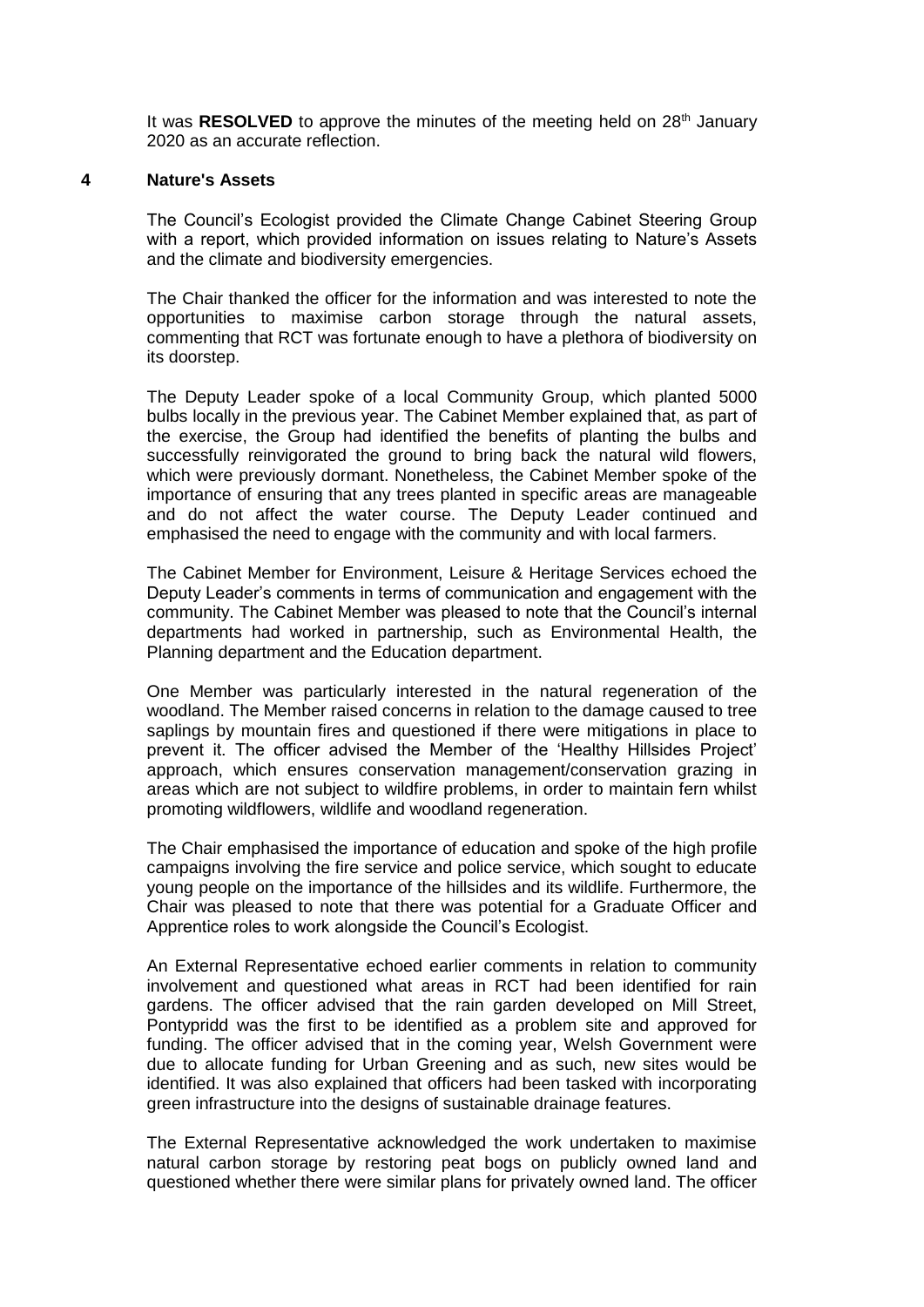advised that advice and support is provided to private land owners through the Biodiversity Action Plan and the new Local Nature Plan but due to costs and lack of funding, the Local Authority could not undertake the work. In addition, the officer informed the Group that the focus on publicly owned land provides assurance of delivering outcomes and best practice.

Another Member spoke of the drainage at the Albion Tip, Cilfynydd, which had changed significantly over the last decade and as a result, had affected the farmland to the north. The Member questioned whether it would be appropriate to contact local farmers to include them in any such scheme. The officer acknowledged that many sites had become wetter over the years, which was possibly due to the change in climate. In terms of working with third party land owners, the officer suggested that the Local Authority firstly prove its model on publicly owned land before moving forward.

Following the number of questions in relation to drainage, the Chair recommended that a report is brought forward to a future meeting of the Climate Change Cabinet Steering Group, which provides information in relation to the work undertaken in the water catchment areas, mitigations, culverts, land usage, tree planting and the Local Authority's relationship with NRW.

The Chief Executive suggested that he commission a review to be undertaken by the Director, Corporate Estates and the Council's Ecologist to identify those sites which are most suitable for peatbog restoration on land owned by the Local Authority and NRW. The review would consist of identifying the priority areas and the cost implications, in order to present a report back to the Steering Group of the findings for its consideration. The Chief Executive emphasised the importance of planning ahead, should Cabinet agree to set money aside within the Capital budget.

The Climate Change Cabinet Steering Group **RESOLVED:**

- 1. To comment on the issues raised in this report;
- 2. That the Director, Corporate Estates and the Council's Ecologist undertake a review of the publicly owned land, to identify those sites which are most suitable for peatbog restoration and the cost implications; with a report presented back to the Steering Group for its consideration; and
- 3. That the feedback and comments of the Climate Change Cabinet Steering Group are reported to Cabinet for their consideration.

#### **5 Strategic and Local Development Plans - Their Policies and Commitments to ensuring Housing, Transportation and Business Infrastructure minimises the Carbon Footprint**

The Director, Prosperity and Development provided the Steering Group with the report, which set out what the Strategic Development Plan (SDP) and the Revised Local Development Plan (LDP) are required to address with regards to policies and commitments to minimise our Carbon Footprint; and the opportunities that would present themselves during the preparation and formulation of these plans, (particularly from an LDP perspective), to expand upon these standard requirements from an RCT perspective.

The Director drew Members' attention to Section 6 of the report and explained that there were a number of areas that can be researched further with regards to their relationship with Climate Change and Carbon Reduction; and ultimately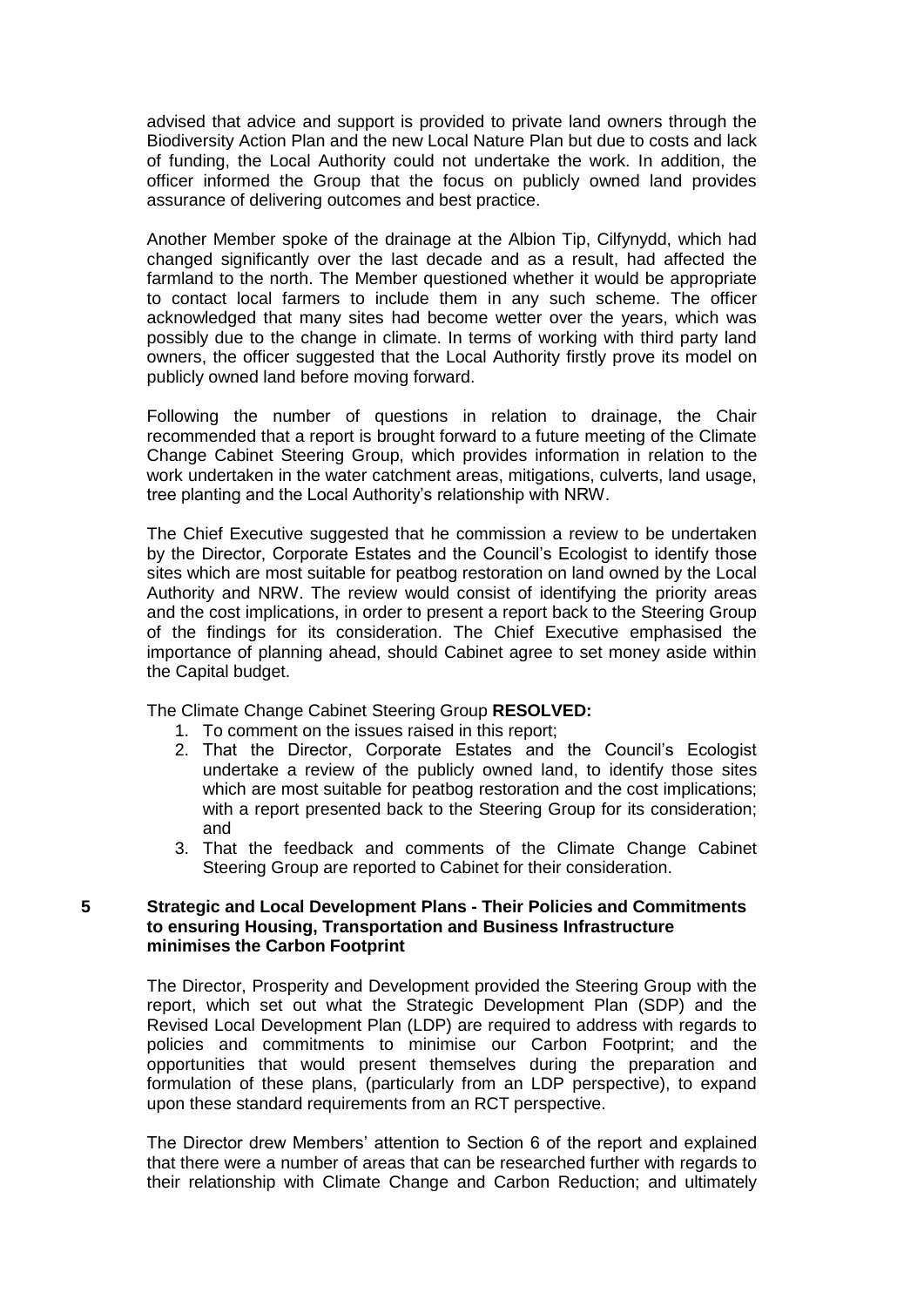considered for inclusion within it. The Director suggested the following questions for the Group's further consideration:

- What percentage of car parking spaces should have charging points in new non-residential developments?
- Should there be a similar policy for new residential developments?
- Should all new homes in RCT be built as zero carbon?
- What is the role of RCTs uplands in combating Climate Change?
- What is the group's view on the density of development around Metro nodes and car free policies on new development?

The Chair thanked the Director for the report and acknowledged the amount of work undertaken to prepare the revised Local Development Plan. The Chair acknowledged Welsh Government's ambition for Wales to become Net Zero by 2050 and the other positive initiatives such as the Cardiff Capital Region, the South Wales Metro, sustainable travel and sustainable ways of creating employment.

The External Representative questioned whether it was the intention to develop a wider Climate Change Strategy for the Local Authority, which could tie in with the work of the revised LDP. The Chief Executive confirmed that a Climate Change Strategy would be developed, following the Group's consideration of various key reports in relation to topics such as transport, housing, biodiversity, plastics and energy. The Chief Executive hoped to present the initial draft of the Strategy to the Steering Group in the New Year in readiness to engage with the wider community.

The Director explained that the LDP would act as the land use expression of the Council's aspirations, including climate change and carbon reduction, which ensures that key elements are allocated. The Director referred to the Group's Peatbogs recommendation in the previous report on Nature's Assets and explained that the priority areas identified could be allocated within the revised LDP.

The Deputy Leader informed the Steering Group that electrical vehicle charging points had been installed in Tesco carpark and commented that the LDP could act as a persuasive document for developers to consider eco-friendly options moving forward.

The Chair added that the City Region had agreed funding for electrical vehicle charging points for taxi and transportation services in the first instance; and noted that officers were undertaking an exercise to look at Council car parks to consider any opportunities for charging points.

One Member did not agree with the assumption that the current way of life could be maintained, by simply switching to electricity and was of the view that there was an insufficient amount of energy available to power the current fleet of vehicles. The Member spoke of the average capital energy cost to manufacture a car, in addition to the ongoing energy cost of running the vehicle.

The External Representative acknowledged the Member's views and added that a wider emphasis should be placed on improving public transport and reducing the need to travel.

One Member noted the speed of technology development and felt it would be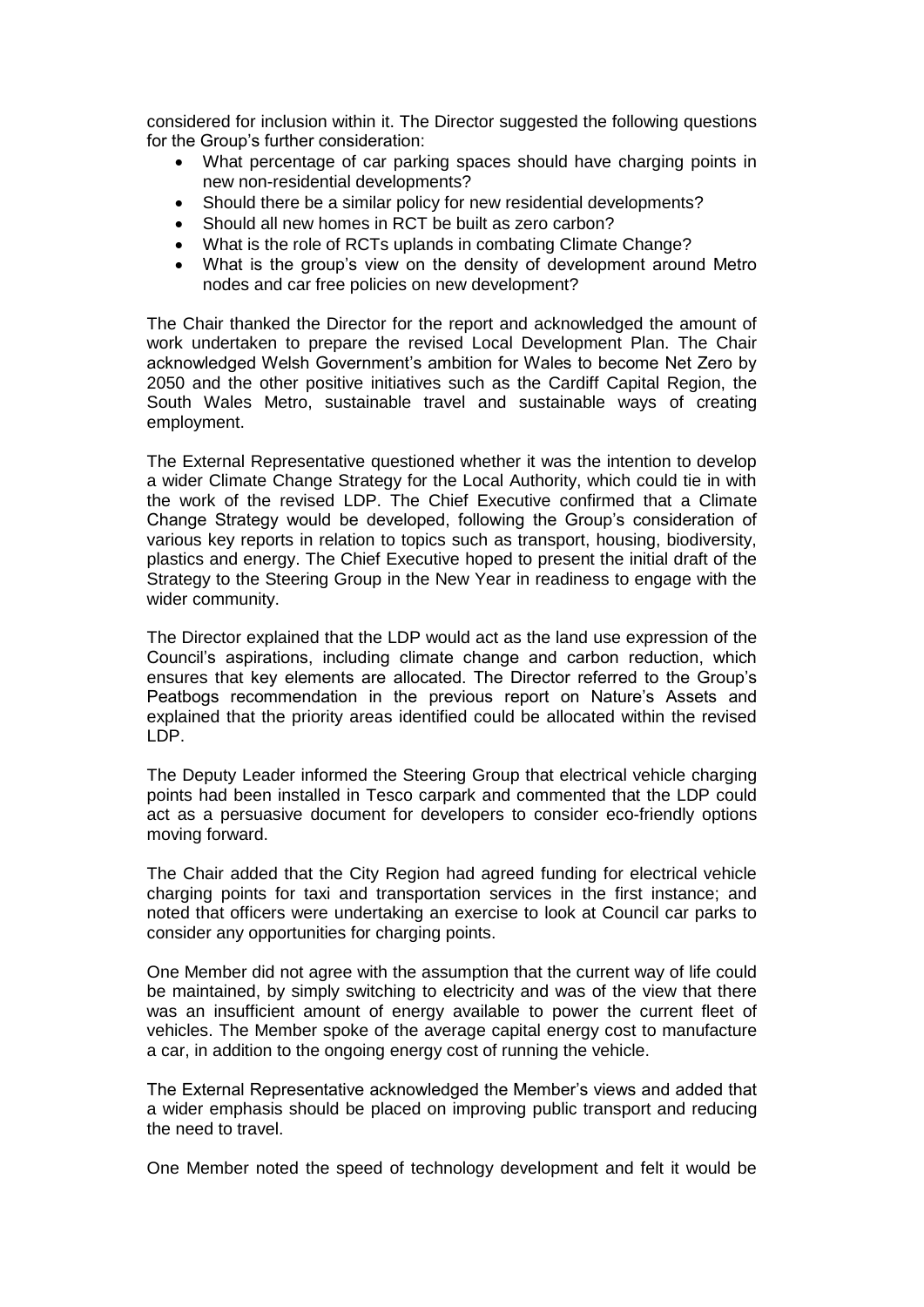wise to move forward at a steady pace.

The Climate Change Cabinet Steering Group **RESOLVED:**

- 1. To comment on the issues raised in this report, and in particular the discussion points set out in paragraphs 6.9 to 6.15; and
- 2. That the feedback and comments of the Steering Group are reported to Cabinet for their consideration

(**Note**: At this point in proceedings, County Borough Councillor M. Webber left the meeting)

### **6 Reducing the Use of all Single Use Plastics in all Council Contracts and Premises**

The Head of Procurement Delivery provided members of the group with an overview and update following the report presented to the Climate Change Cabinet Steering Group in [December 2019.](https://www.rctcbc.gov.uk/EN/Council/CouncillorsCommitteesandMeetings/Meetings/ClimateChangeCabinetSteeringGroup/2019/12/18/Reports/Item6EliminationofSingleUsePlasticsinallCouncilcontractsandpremises.pdf)

The report included the progress made in respect of the in-depth audit on those categories of spend where single use plastics are currently in circulation and a detailed Action Plan, aimed at reducing or, where it is practical to do so, eliminating the use of single use plastics across the Council by the end of 2020.

The Chair thanked the officer for the update and was encouraged by its momentum, despite progress being slightly hindered in recent months due to Covid-19. The Chair noted that the Action Plan sought to identify those areas where more audit work is required and the use of plastics in PPE, which was a new area that has resulted from the impact of Covid-19.

The Cabinet Member for Environment, Leisure & Heritage Services spoke of the importance of RCT delivering the recommendations detailed within the action plan to ensure its residents and young people note the commitment.

One Member questioned the approach for schools and whether children would be forbidden to use plastics. The officer advised that the ambition was to speak with catering suppliers and identify where the plastic is utilised, in order to identify suitable alternatives.

The Climate Change Cabinet Steering Group **RESOLVED:**

- 1. To acknowledge the impact that Covid-19 has had since the previous report to the Group, on our ability to put in place and action tangible outcomes that aim to reduce the use of single use plastics within the timeframe set out in the previous report
- 2. To agree the action plan provided in Appendix A that sets out the arrangements to eliminate/reduce the use of single use plastics across the Council; and
- 3. To note the intention to remove all single use plastics from Council and School catering facilities by 31 March 2021 with an environmentally friendly alternative.

## **7 Local Procurement of Supplies and Services**

The Head of Procurement provided the Climate Change Cabinet Steering Group with an update on the planned work that aimed to ensure the local economy of the Council receives the maximum possible benefits from the Council's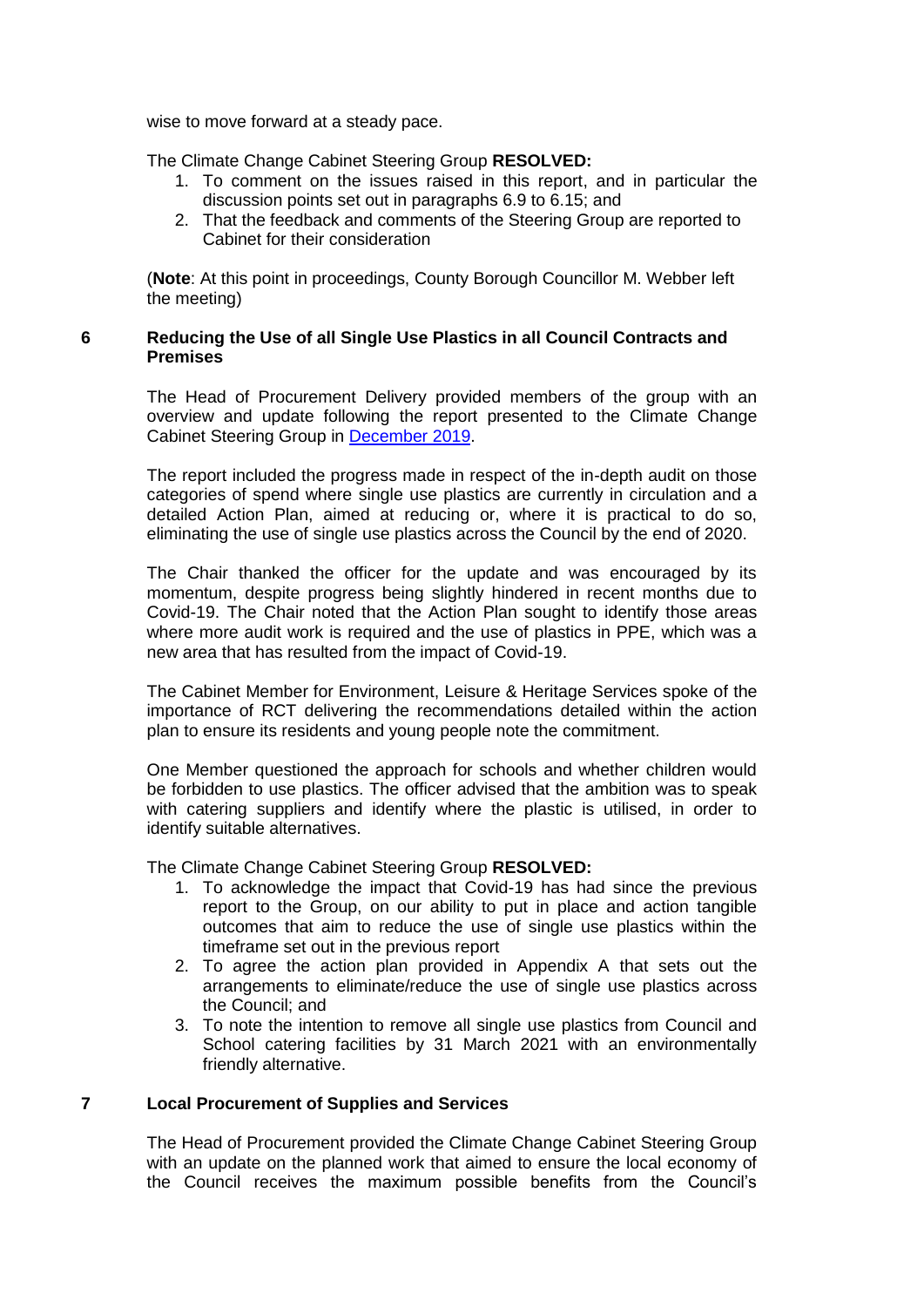procurement arrangements.

The officer reminded the Steering Group that it was previously agreed that an indepth review of the Council's top 50 suppliers (based outside of RCT) would take place. It was explained that the necessary data was prepared and the survey compiled but due to the nationwide lockdown, the review had not taken place. As such, it was now considered that the time would be better spent looking forward and ensuring that the positive outcomes when contracting are fully considered when preparing tender documents in future.

The officer informed the Group of the lessons learned from the pandemic and provided details of how the Council could make its contracts more accessible to businesses. Members were informed that the Council was keen to explore the potential of how it can utilise local SME's more and its aim to identify potential opportunities to introduce them into the supply chain in the future.

The Chair thanked the officer for the update and acknowledged the importance of supporting local businesses during such a challenging time. The Chair was pleased to note that many businesses had adapted to meet the change in needs throughout the period.

The Chair was pleased to note the split-contract approach detailed at Section 7 of the report, which would spread the benefits across local businesses. From a climate change perspective, the Chair was happy to support SME's within the Borough, particularly in terms of supply chains to ensure products aren't travelling large distances, which would reduce the carbon footprint and grow the local economy.

The Cabinet Member for Environment, Leisure & Heritage Services referred to the athletic track in Aberdare, where the majority of the workforce were within a maximum of a 20 mile radius, which created a local and community ownership.

The Climate Change Cabinet Steering Group **RESOLVED:**

- 1. To agree with the approach of the Council advertising its tenders more clearly with the local market, and for the Procurement Service to challenge each tender at its early stage with a view to establishing if appropriate lotting would be applicable; and
- 2. That an update on these actions be presented back to the Group at a future meeting.

#### **8 Energy Generation and Related Issues**

With the aid of a PowerPoint presentation, the Director, Corporate Estates and the Head of Energy Project Management provided the Climate Change Cabinet Steering Group with an update on the progress of the development of renewable energy projects and certain other related issues up to 30<sup>th</sup> September 2020.

The officers outlined the Council's current energy strategies, current renewable energy projects and the potential expansion of renewable energy ambitions.

The Chair thanked the officers for the update and noted the various ambitious and positive energy generation initiatives such as the development of Taffs Well Thermal Spring, which would produce energy for the local school and hub and the development of an Eco Park on undeveloped land at Bryn Pica.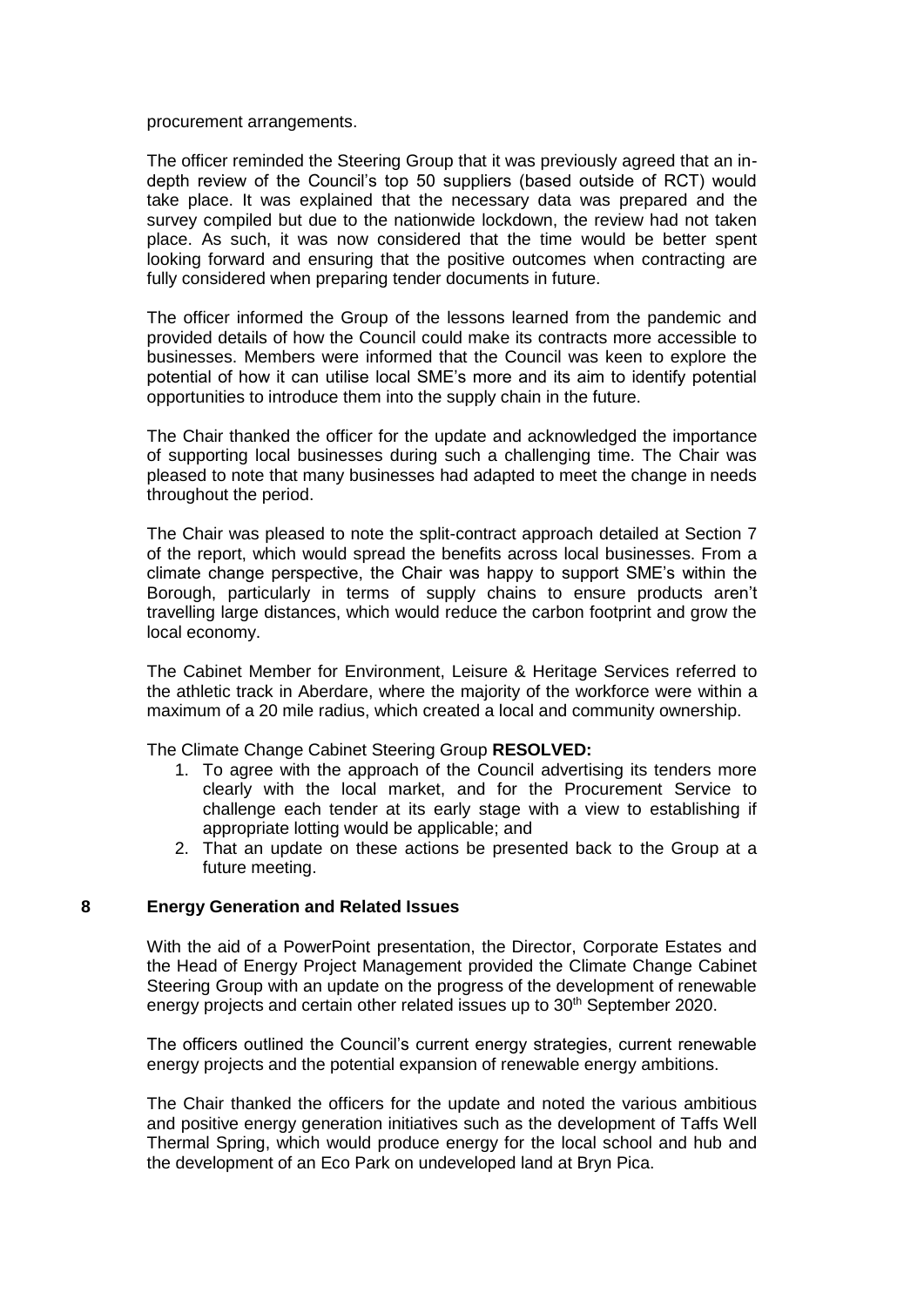One Member referred to Section 5.5 of the report and questioned how the estimated Carbon Benefit of 2,323 Carbon Tonnes per annum had been calculated. The Director advised that further information would be circulated following the meeting but explained that the figure had been determined by a standard calculation process in conjunction with the Welsh Government Energy Service. The calculation had been comprised by focussing on the carbon savings in use for the generated energy only, based on investment and not the embedded carbon in delivering the project up to that point. The Director recognised that the embedded carbon would need to be considered if the Council were to claim that the project would be Net Zero in its own right.

The External Representative questioned what the recycling of rain water would be used for in the Taffs Well Thermal Spring. The Director advised that rain water harvesting was a standard installation, which was also used within the Council's schools and that its purpose was to flush the toilets within the buildings.

The External Representative was pleased to note that a range of energy options had been explored, such as wind, solar and hydro energy. The Director advised that RCT had provided support to the Cambrian Trust in Tonypandy, to deliver its hydro scheme.

The Cabinet Member for Environment, Leisure & Heritage Services thanked the officers for the detailed report and noted the sheer volume of work undertaken within her Cabinet portfolio, in relation to the climate change agenda, such as transport, electric vehicle charging points and lighting changes made throughout Council buildings.

The Climate Change Cabinet Steering Group **RESOLVED:**

- 1. To note the contents of the update report as part of the ongoing work of the Climate Change Cabinet Steering Group;
- 2. To continue with ongoing discussions with third parties with a view to maximising the energy generation subject to the final Welsh Government carbon footprint calculator; and
- 3. To receive a further report in early 2021 providing a further update on progress.

## **9 Urgent Business**

- With the agreement of the Chair, the Rhondda Skyline Project Manager, Ms M Newton provided the Climate Change Steering Group with the key progress milestones of the Rhondda Skyline Project:
	- $\triangleright$  Discussions were underway with NRW in terms of how community land stewardship is managed, which is the aspiration of the Skyline Project;
	- $\triangleright$  Successfully secured £238,000 from the Climate Action Fund Developing Fund, to develop the following business streams:
		- To support the setup of the Community Land Trust and the Community Stewardship Agreement with NRW;
		- A Biochar programme to look at wood as a waste material and how it can be utilised in other ways;
		- Timber framed housing and how to build sustainable housing with local skills;
		- Community Horticulture;